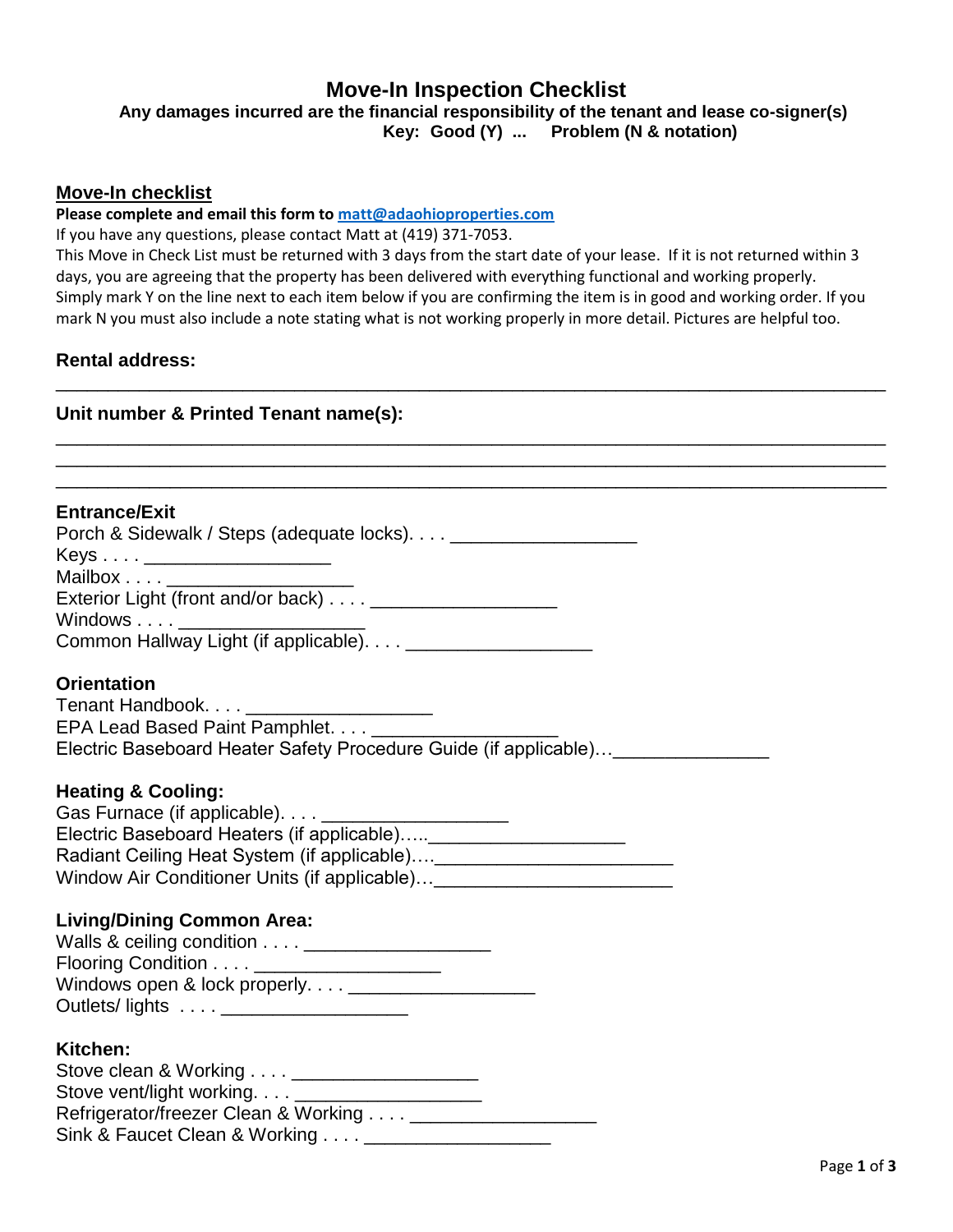# **Move-In Inspection Checklist**

# **Any damages incurred are the financial responsibility of the tenant and lease co-signer(s)**

**Key: Good (Y) ... Problem (N & notation)**

| Garbage Disposal Working (if applicable). _____________________<br>Cabinets clean. ______________________<br>Walls & ceiling condition ______________________                                                                                             |
|-----------------------------------------------------------------------------------------------------------------------------------------------------------------------------------------------------------------------------------------------------------|
| Electrical Outlets _____________________                                                                                                                                                                                                                  |
| <b>Bathroom:</b><br>Shower condition _______________________                                                                                                                                                                                              |
| Toilet clean and working. ______________________                                                                                                                                                                                                          |
| Floor clean & no damage ________________________<br>Walls & Ceiling condition ______________________                                                                                                                                                      |
| Electrical outlet & Light switch. ________________________                                                                                                                                                                                                |
| Exhaust fan (if applicable). ______________________                                                                                                                                                                                                       |
| Bedroom #: ____________<br>Door condition ______________________<br>Walls/ceiling/flooring ________________________<br>Windows open & lock properly; screens intact ___________________________<br>Closet condition ______________________                |
| Lights <u>_____________________</u> ___                                                                                                                                                                                                                   |
| Bedroom #: ____________<br>Door condition _______________________<br>Walls/ceiling/flooring _______________________<br>Windows open & lock properly; screens intact _____________                                                                         |
| Closet condition _______________________<br>Lights _______________________                                                                                                                                                                                |
| Bedroom #: _____________<br>Door condition <u>__________________</u><br>Walls/ceiling/flooring ________________________<br>Floor clean & no damage. _________________________<br>Windows open & lock properly; screens intact ___________________________ |
| Closet condition ______________________<br>Outlets/ light switch ________________________                                                                                                                                                                 |